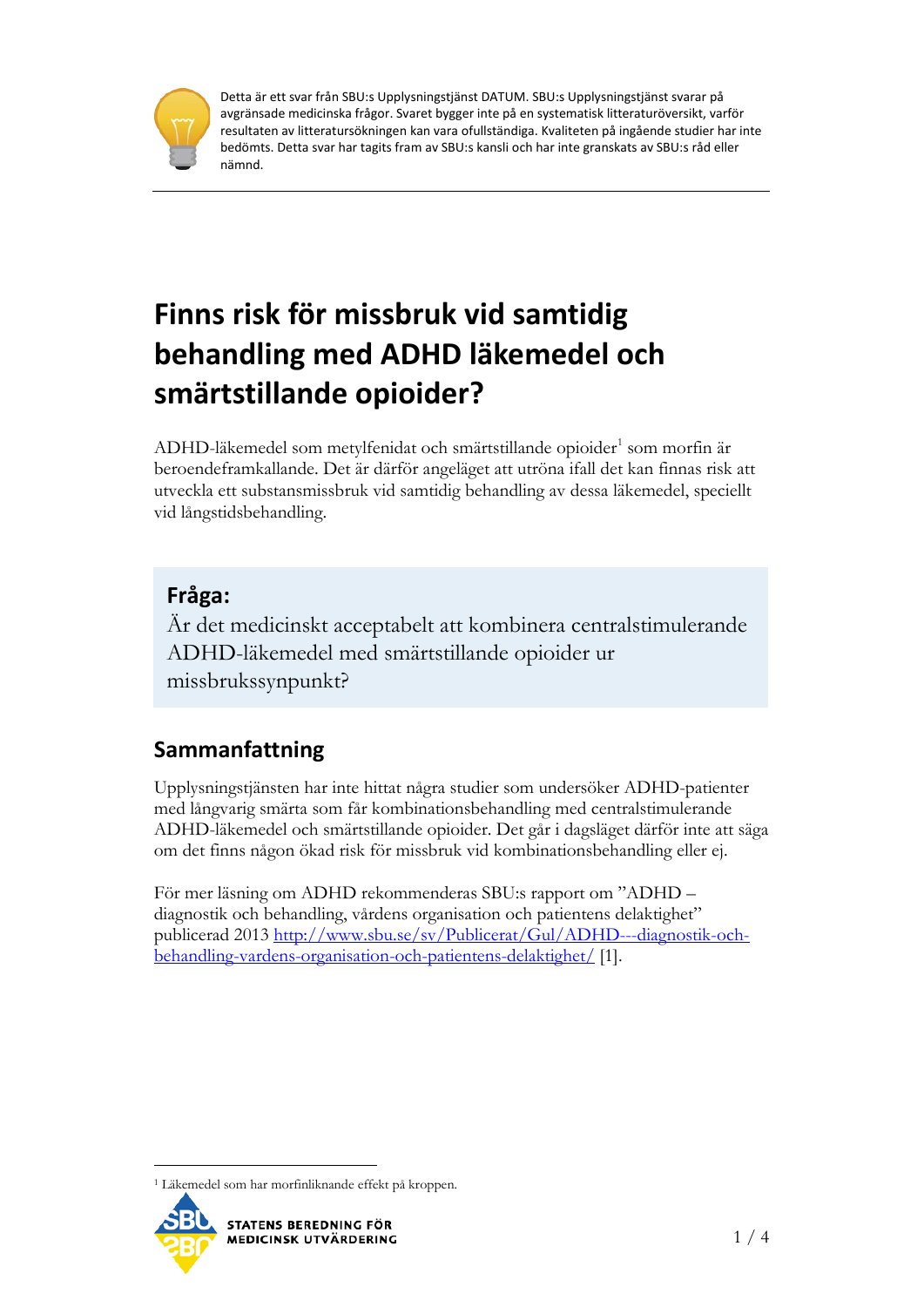

# **Avgränsningar**

Vi har gjort sökningar (se avsnittet "Litteratursökning") i databaserna Pubmed, Embase och PsycInfo. Förutom sökning i dessa databaser söktes även olika Health Technology Assessment (HTA)-organisationers databaser, samt andra svenska myndigheters hemsidor efter relevant litteratur.

### **Resultat från sökningen**

Upplysningstjänstens litteratursökning har totalt genererat 825 referenser och alla sammanfattningar genomlästes. Då ingen artikel faktiskt tog upp ADHD-patienter som har långvarig smärta och får kombinationsbehandling är det inte möjligt att besvara frågeställningen.

# **Projektgrupp**

Detta svar är sammanställt av Anh Thu Nguyen Hoang, Göran Bertilsson, Jessica Dagerhamn, Madelene Lusth Sjöberg och Jan Liliemark vid SBU.

#### **Litteratursökning**

| PubMed via NLM 22 May 2014 |                                                                                                                                                                                                                                                                                                                                                                                                                                                                                                                                                                  |             |  |  |
|----------------------------|------------------------------------------------------------------------------------------------------------------------------------------------------------------------------------------------------------------------------------------------------------------------------------------------------------------------------------------------------------------------------------------------------------------------------------------------------------------------------------------------------------------------------------------------------------------|-------------|--|--|
|                            | <b>ADHD</b> and chronic pain<br>Search terms                                                                                                                                                                                                                                                                                                                                                                                                                                                                                                                     | Items found |  |  |
|                            | Population: ADHD patients with chronic pain                                                                                                                                                                                                                                                                                                                                                                                                                                                                                                                      |             |  |  |
| 1.                         | "Attention Deficit and Disruptive Behavior Disorders" [MeSH Terms]<br>OR "minimal brain dysfunction" [TIAB] OR "hyperactivity<br>syndrome"[TIAB] OR "hyperactive children"[TIAB] OR "hyperkinetic<br>syndrome"[TIAB] OR "hyperkinetic children"[TIAB] OR "inattentive<br>children"[TIAB] OR "inattentive hyperactive"[TIAB] OR<br>("inattention" [TIAB] AND children [TIAB]) OR "adhd" [TIAB] OR<br>"attention deficit hyperactivity disorder" [TIAB] OR "attention deficit<br>disorder"[TIAB] OR "disruptive behavior"[TIAB] OR "disruptive<br>behaviour"[TIAB] | 29541       |  |  |
| 2.                         | pain[Mesh] OR pain[Tiab]                                                                                                                                                                                                                                                                                                                                                                                                                                                                                                                                         | 543491      |  |  |
| Intervention: Opioids      |                                                                                                                                                                                                                                                                                                                                                                                                                                                                                                                                                                  |             |  |  |
| 3.                         | opioid[Mesh] OR opioid[Tiab]                                                                                                                                                                                                                                                                                                                                                                                                                                                                                                                                     | 64978       |  |  |
| Final                      | 1 AND (2 OR 3)                                                                                                                                                                                                                                                                                                                                                                                                                                                                                                                                                   | 393         |  |  |

The search result, usually found at the end of the documentation, forms the list of abstracts

[MeSH] = Term from the Medline controlled vocabulary, including terms found below this term in the MeSH hierarchy

 $[TIAB] = Title or abstract$ 

 $''$  " = Citation Marks; searches for an exact phrase

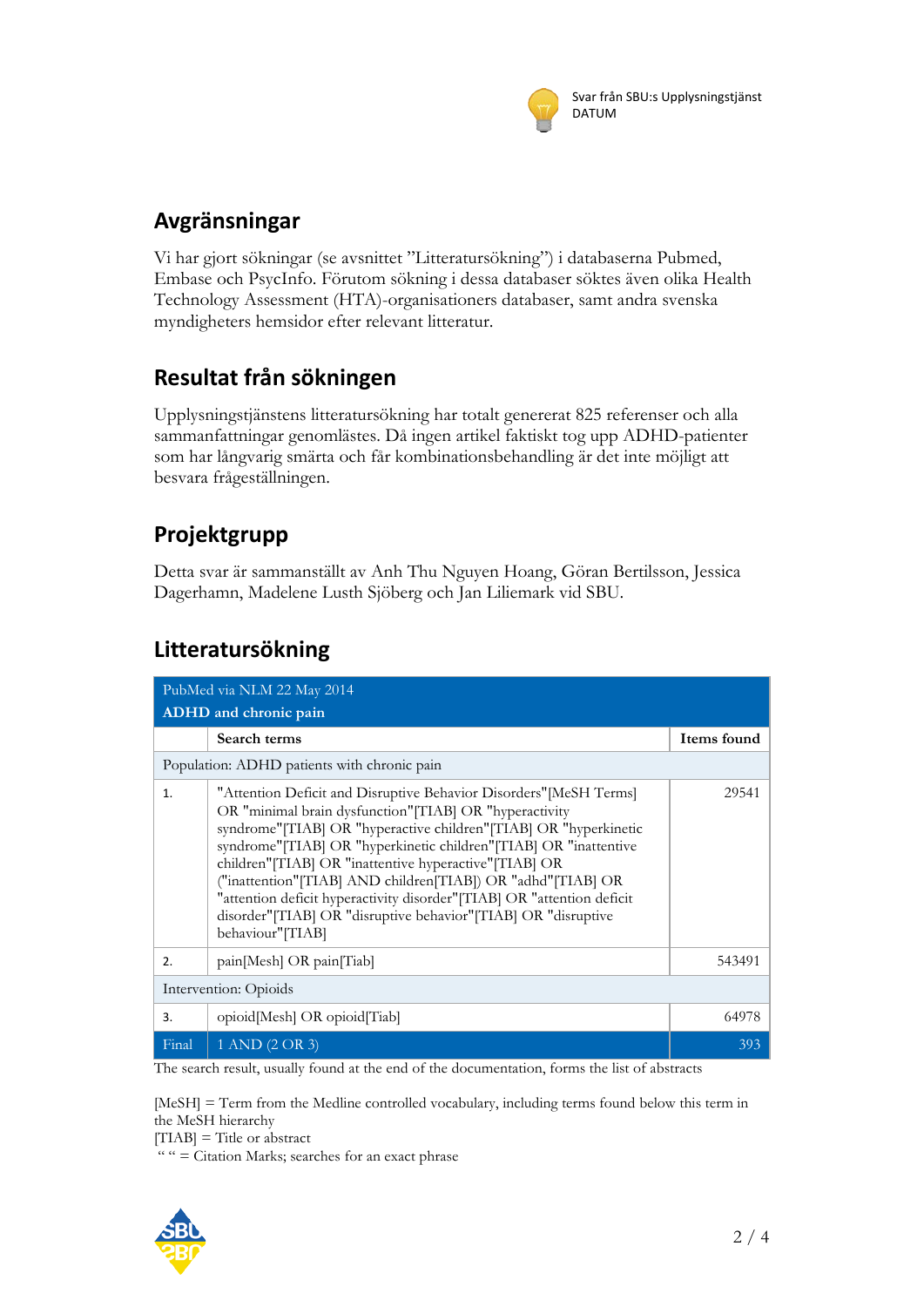

| Embase via Elsevier 23 May 2014             |                                                                                                                                                                                                                                                                                                                                                                                                                                                                                                                     |             |  |  |
|---------------------------------------------|---------------------------------------------------------------------------------------------------------------------------------------------------------------------------------------------------------------------------------------------------------------------------------------------------------------------------------------------------------------------------------------------------------------------------------------------------------------------------------------------------------------------|-------------|--|--|
| ADHD and chronic pain                       |                                                                                                                                                                                                                                                                                                                                                                                                                                                                                                                     |             |  |  |
|                                             | Search terms                                                                                                                                                                                                                                                                                                                                                                                                                                                                                                        | Items found |  |  |
| Population: ADHD patients with chronic pain |                                                                                                                                                                                                                                                                                                                                                                                                                                                                                                                     |             |  |  |
| 1.                                          | 'attention deficit disorder'/exp OR "minimal brain dysfunction":ti,ab<br>OR "hyperactivity syndrome":ti,ab OR "hyperactive children":ti,ab OR<br>"hyperkinetic syndrome":ti,ab OR "hyperkinetic children":ti,ab OR<br>"inattentive children":ti,ab OR "inattentive hyperactive":ti,ab OR<br>("inattention":ti,ab AND children:ti,ab) OR "adhd":ti,ab OR "attention<br>deficit hyperactivity disorder":ti,ab OR "attention deficit disorder":ti,ab<br>OR "disruptive behavior":ti,ab OR "disruptive behaviour":ti,ab | 42162       |  |  |
| $\mathcal{P}_{\cdot}$                       | 'pain'/exp OR 'pain':ti,ab                                                                                                                                                                                                                                                                                                                                                                                                                                                                                          | 992126      |  |  |
| Intervention: Opioids                       |                                                                                                                                                                                                                                                                                                                                                                                                                                                                                                                     |             |  |  |
| 3.                                          | 'narcotic analgesic agent'/exp OR 'ketobemidone':ti,ab OR<br>'methadone':ti,ab                                                                                                                                                                                                                                                                                                                                                                                                                                      | 249739      |  |  |
| Final                                       | 1 AND (2 OR 3)                                                                                                                                                                                                                                                                                                                                                                                                                                                                                                      | 214         |  |  |

The search result, usually found at the end of the documentation, forms the list of abstracts

/de= Term from the EMTREE controlled vocabulary

/exp= Includes terms found below this term in the EMTREE hierarchy

: $\text{t}$ i: $\text{ab} = \text{Title}$  or abstract

" "  $=$  Citation Marks; searches for an exact phrase

| PsycInfo via EBSCO 23 May 2014              |                                                                                                                                                                                                                                                                                                                                                                                                                                                                                                                                                                                                                                                                                                                                                                                                                                                                                                 |             |  |  |
|---------------------------------------------|-------------------------------------------------------------------------------------------------------------------------------------------------------------------------------------------------------------------------------------------------------------------------------------------------------------------------------------------------------------------------------------------------------------------------------------------------------------------------------------------------------------------------------------------------------------------------------------------------------------------------------------------------------------------------------------------------------------------------------------------------------------------------------------------------------------------------------------------------------------------------------------------------|-------------|--|--|
| ADHD and chronic pain                       |                                                                                                                                                                                                                                                                                                                                                                                                                                                                                                                                                                                                                                                                                                                                                                                                                                                                                                 |             |  |  |
|                                             | Search terms                                                                                                                                                                                                                                                                                                                                                                                                                                                                                                                                                                                                                                                                                                                                                                                                                                                                                    | Items found |  |  |
| Population: ADHD patients with chronic pain |                                                                                                                                                                                                                                                                                                                                                                                                                                                                                                                                                                                                                                                                                                                                                                                                                                                                                                 |             |  |  |
| $\mathbf{1}$ .                              | (DE "Attention Deficit Disorder" OR DE "Attention Deficit Disorder<br>with Hyperactivity" OR TI ("minimal brain dysfunction" OR<br>"hyperactivity syndrome" OR "hyperactive children" OR "hyperkinetic<br>syndrome" OR "hyperkinetic children" OR "inattentive children" OR<br>"inattentive hyperactive" OR ("inattention" AND children) OR "adhd"<br>OR "attention deficit hyperactivity disorder" OR "attention deficit<br>disorder" OR "disruptive behavior" OR "disruptive behaviour") OR AB<br>("minimal brain dysfunction" OR "hyperactivity syndrome" OR<br>"hyperactive children" OR "hyperkinetic syndrome" OR "hyperkinetic<br>children" OR "inattentive children" OR "inattentive hyperactive" OR<br>("inattention" AND children) OR "adhd" OR "attention deficit<br>hyperactivity disorder" OR "attention deficit disorder" OR "disruptive<br>behavior" OR "disruptive behaviour")) | 27818       |  |  |
| 2.                                          | ((MM "Pain" OR MM "Aphagia" OR MM "Back Pain" OR MM<br>"Chronic Pain" OR MM "Headache" OR MM "Myofascial Pain" OR<br>MM "Neuralgia" OR MM "Neuropathic Pain" OR MM "Somatoform<br>Pain Disorder" ) OR TX pain)                                                                                                                                                                                                                                                                                                                                                                                                                                                                                                                                                                                                                                                                                  | 77330       |  |  |
| Intervention: Opioids                       |                                                                                                                                                                                                                                                                                                                                                                                                                                                                                                                                                                                                                                                                                                                                                                                                                                                                                                 |             |  |  |
| 3.                                          | MM "Opiates" OR MM "Codeine" OR MM "Endogenous Opiates" OR<br>MM "Fentanyl" OR MM "Heroin" OR MM "Morphine" OR MM                                                                                                                                                                                                                                                                                                                                                                                                                                                                                                                                                                                                                                                                                                                                                                               | 14018       |  |  |